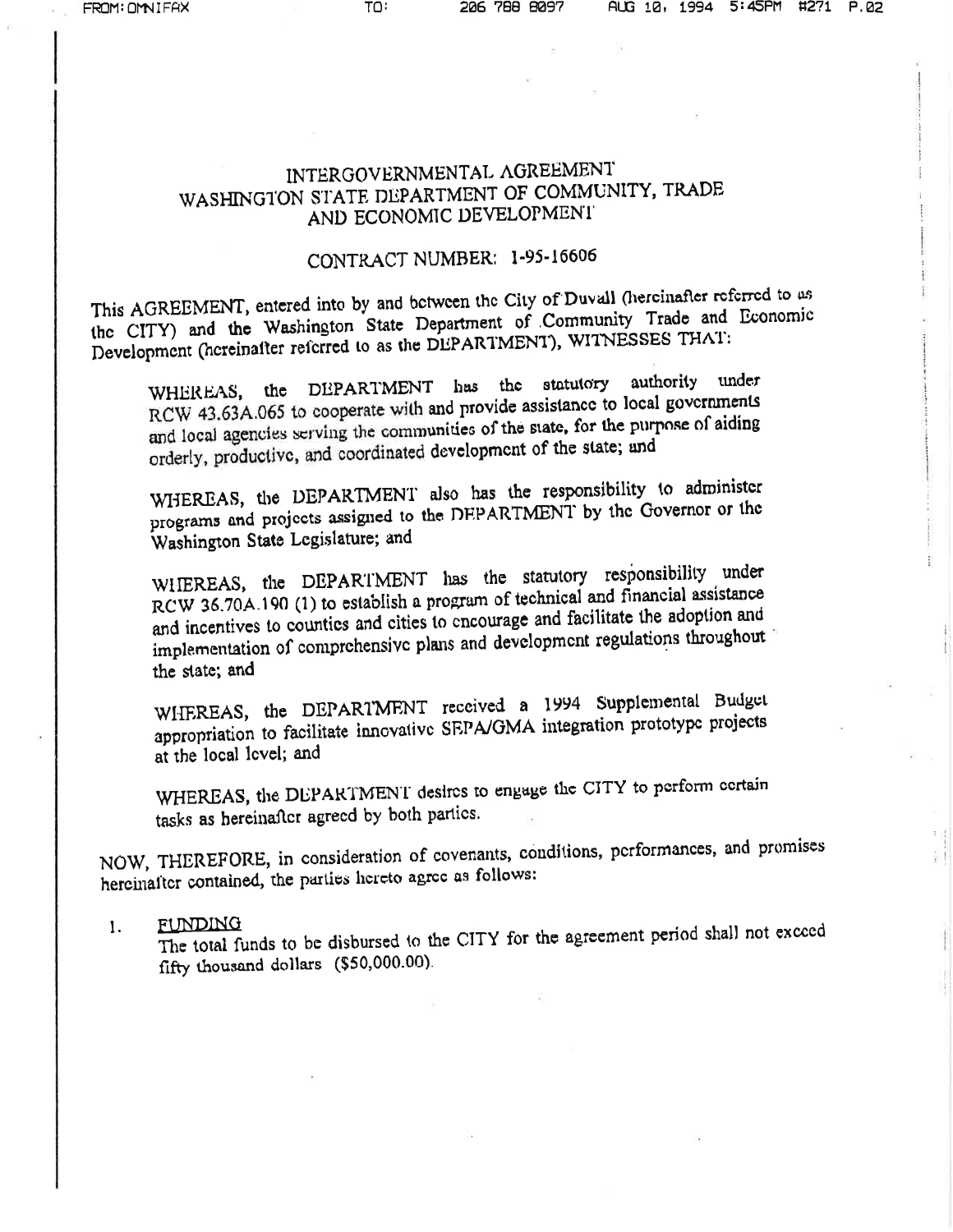1

4

#### SERVICE PROVISIONS  $2.$

Funds provided to the CITY under this AGREEMENT shall be used solely for activities undertaken to fulfill the requirements of the Growth Management Act and State Environmental Policy Act and to implement integration of these two state laws, GMA and SEPA, as described in ATTACHMENT: SCOPE OF WORK, which, by this reference, is made a part of this AGREEMENT.

### AGREEMENT PERIOD  $3.$

The effective date of this AGREEMENT shall be August 1, 1994. The termination date shall be June 30, 1995.

## DISBURSEMENT PROVISIONS 4.

- During the course of the AGREEMENT PERIOD the CITY shall submit А. five (5) invoice vouchers (Form A-19) to the DEPARTMENT to be paid in equal amounts. The first payment will be at the beginning of the AGREEMENT PERIOD. Each subsequent payment will be according to standard calendar quarters. The CITY must submit the first voucher upon execution of this AGREEMENT. Thereafter, the CITY must submit vouchers on or about the 10th day of the last month of each calendar quarter to cnsure payment by the end of the quarter; except that the final voucher must be submitted by May 31, 1995. All funds must be disbursed by June 30, 1995. Within ten (10) days after receiving a voucher, if approved, the DEPARTMENT shall remit to the CITY a warrant for an amount equal to twenty percent (20%) of the total amount to be remitted to the CITY under this AGREEMENT subject to the provisions of section 4 (B) below.
- Payments shall be contingent on compliance with the provisions of this  $B<sub>1</sub>$ agreement, including the tasks, products, deliverables and other work items specified in the ATTACHMENT: SCOPE OF WORK. Failure to fulfill the obligations specified in the ATTACHMENT: SCOPE OF WORK may, at the DEPARTMENT'S discretion, result in funds being withheld pending completion of the items outstanding at the end of each calendar quarter.

## EVALUATION AND MONITORING 5.

- The CITY shall cooperate with and freely participate in any other monitoring or  $A<sub>1</sub>$ evaluation activities conducted by the DEPARTMENT that are pertinent to the intent of this AGREEMENT.
- The DEPARTMENT or the State Auditor and any of their representatives shall  $\mathbf{B}$ . have full access to and the right to examine during normal business hours and as often as the DEPARTMENT or the State Auditor may deem necessary, all the CITY'S records with respect to all matters covered in this AGREEMENT: Such representatives shall be permitted to audit, examine, and make excerpts or transcripts from such records and to make audits of all contracts, invoices, materials, payrolls, and records of matters covered by this AGREEMENT. Such rights last for three years from the date final payment is made hereunder.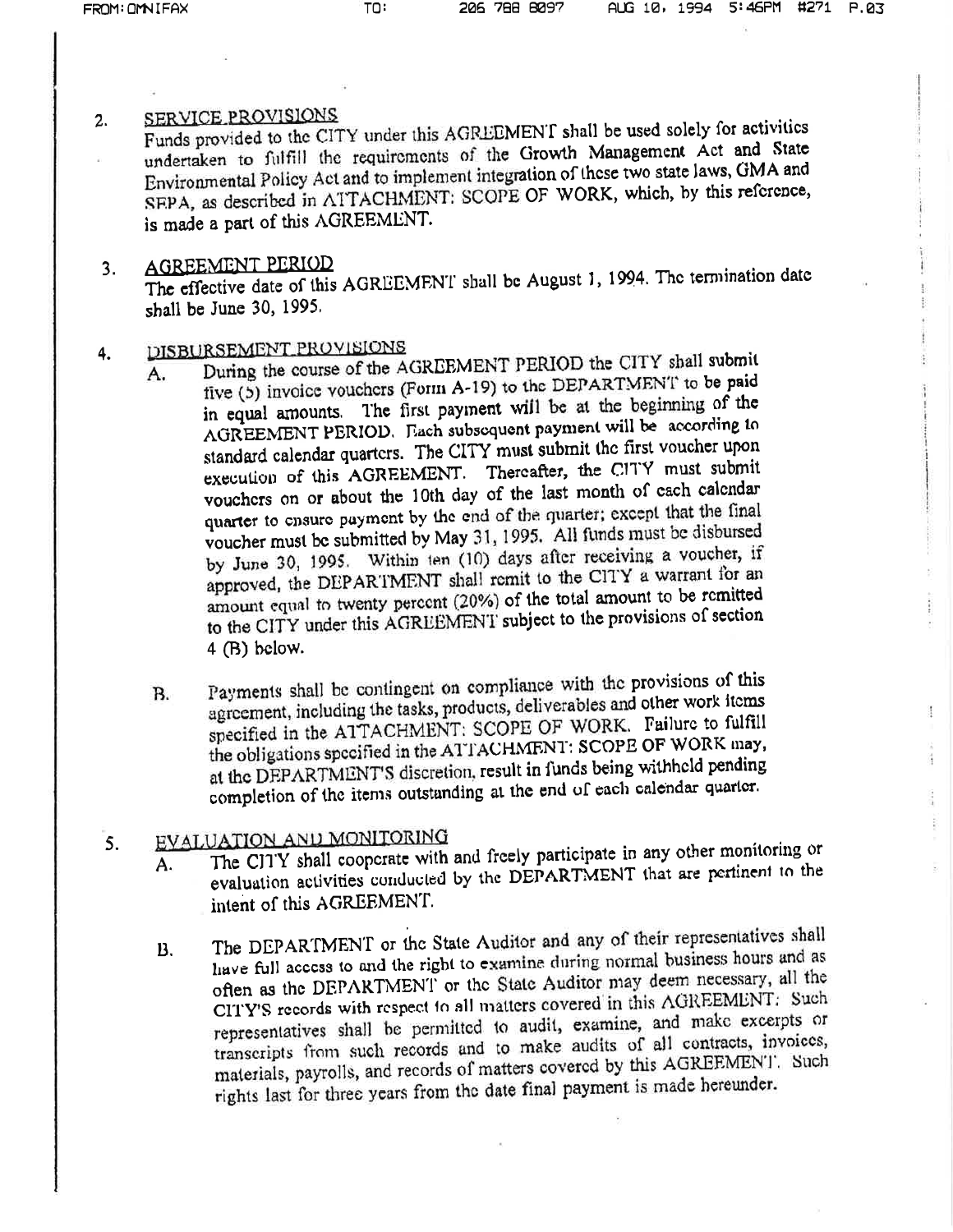#### EMPLOYMENT PROVISIONS 6.

There shall be no discrimination against any employee who is paid by the funds indicated in the AGREEMENT or against any applicant for such employment because of race, religion, color, sex, age, handicap, or national origin. This provision shall include, but not be limited to the following: employment, upgrading, demotion, transfer, recruitment, advertising, lay-off or termination, rates of pay or other forms of compensation, and selection for training.

#### AGREEMENT MODIFICATIONS  $7.$

The DEPARTMENT and the CITY may, from time to time, request changes in services to be performed with the funds. Any such changes that are mutually agreed upon by the DEPARTMENT and the CITY shall be incorporated herein by written amendment to this AGREEMENT. It is mutually agreed and understood that no alteration or variation of the terms of this AGREEMENT shall be valid unless made in writing and signed by the parties hereto, and that any oral understanding or agreements not incorporated herein, shall not be binding.

## TERMINATION OF AGREEMENT 8.

- If, through any cause, the CITY shall fail to fulfill in a timely and proper manner A. its obligations under this AGREEMENT, or if the CITY shall violate any of its covenants, agreements or stipulations of this AGREEMENT, the DEPARTMENT shall thereupon have the right to terminate this AGREEMENT and withhold the remaining allocation if such default or violation is not corrected within twenty (20) days after submitting written notice to the CITY describing such default or violation.
- Notwithstanding any provisions of this AGREEMENT, either party may terminate  $B<sub>1</sub>$ this AGREEMENT by providing written notice of such termination, specifying the effective date thereof, at least thirty (30) days prior to such date. Reimbursement for services performed by the CITY, and not otherwise paid for by the DEPARTMENT prior to the effective date of such termination, shall be as the DEPARTMENT reasonably determines.

### SPECIAL PROVISION 9.

The DEPARTMENT's failure to insist upon the strict performance of any provision of this AGREEMENT or to excreise any right based upon breach thereof or the acceptance of any performance during such breach, shall not constitute a waiver of any right under this AGREEMENT.

## AMERICANS WITH DISABILITIES ACT  $10<sub>1</sub>$

The DEPARTMENT and the CITY agree to comply with the Americans with Disabilities Act of 1990, 42 U.S.C. 12101 ct seq. (ADA), and its implementing regulations in the areas of employment, public accommodations, state and local government services, and telecommunications.